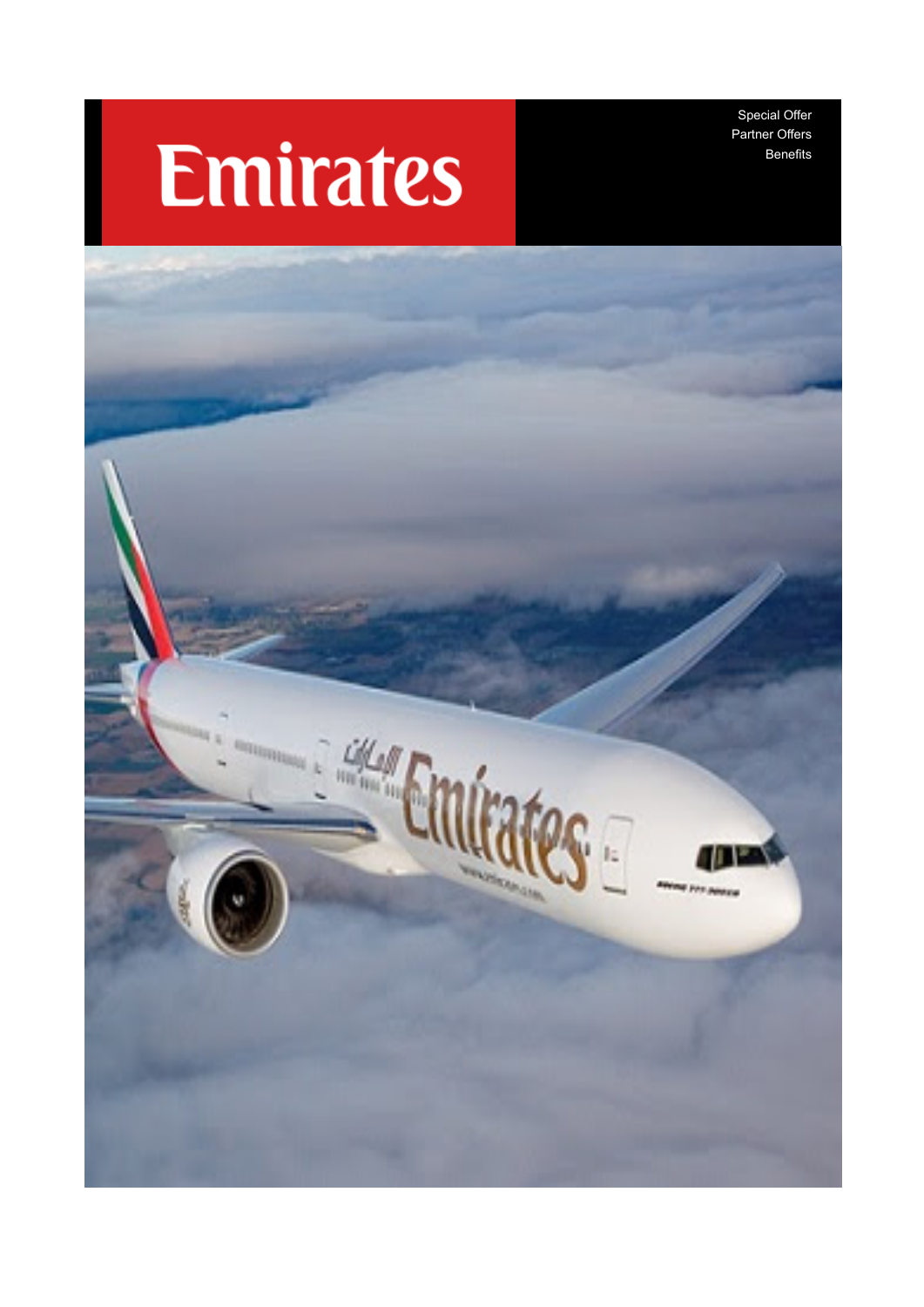## **COVID-19 Change and Refund Policy - Update 1**

Dear Industry Partner,

Effective 19 March 2020, all rebook/reroute/refund options must follow below guidelines for tickets issued on/before 31 March 2020. Tickets issued on/after 01 April 2020 system fare rules will apply.

### **Scenarios impacting the change:**

| <b>Travel ban</b>                       | Where there is an explicit government notification that prohibits travel from either point of<br>journey origin or destination |
|-----------------------------------------|--------------------------------------------------------------------------------------------------------------------------------|
| Travel advisory                         | There is general government advisory against non-essential travel but no travel ban                                            |
| Visa process change / Quarantine        | Visa process which required visiting an embassy/consulate OR mandatory quarantine at<br>origin or destination                  |
| Passenger is unable to reach<br>airport | Countries which have a government lockdown and passengers are unable to reach airport                                          |
| <b>Flight cancellation</b>              | Flights cancelled where Emirates is unable to offer an alternate flight or an alternate option                                 |

#### **Tickets issued on/before 31 March**

• **Changes:**

Changes and reissues are permitted to any origin or destination within ticket validity without a reissue fee. Applicable fare difference if any will apply

- During reissuance, please ensure that the endorsement field has the remarks mentioned; **ROGW006 DUE COVID-19.**
- **Keep your ticket:**

Original ticket can be kept with an open coupon status as follows.

- **Fully unutilised** Ticket is valid for 760 days from date of issue
- **Partially utilised** Ticket is valid for 760 days from date of first outbound travel

This ticket will then be accepted at face / residual value as payment for a new ticket for any date/flight.

- **Refund & No-show:**
	- Applicable refund and no-show rules / charges as per date of original ticket issue will apply.

#### **Tickets issued on/after 01 April:**

• **Changes:**

Changes and reissues are permitted as per fare rules.

- **Keep your ticket:**
	- Original unused ticket can be kept with an open coupon status for up to one year from date of issue.
	- This ticket will then be accepted at face / residual value as payment for a new ticket. Applicable fare difference if any will apply.

#### • **Refund & No-show:**

Applicable refund and no-show rules / charges as per date of original ticket issue will apply.

Thank you for your continuous support and management of your client's bookings and ticket requirements